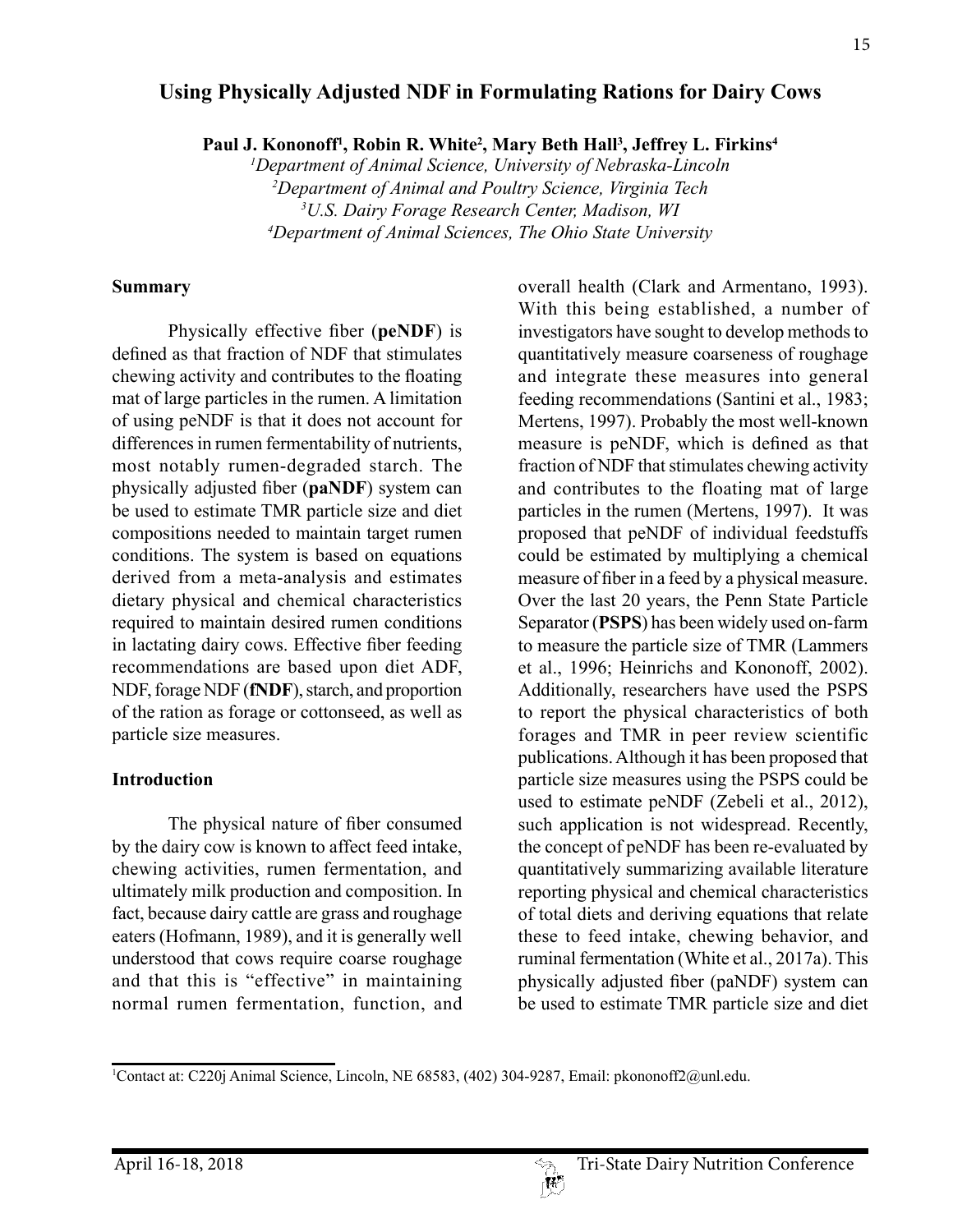compositions needed to maintain target rumen conditions. The objective of this paper is to provide an update on findings related to effective fiber and to also outline the paNDF system for on-farm application.

#### **New Method to Assess Effective Fiber**

Feeding diets low in effective fiber may precipitate and contribute to the cascade of factors associated with ruminal acidosis, but the interactive effects of dry matter intake, digestibility, and nonstructural carbohydrate levels should also be considered. Unfortunately, in many studies, it is difficult to draw a clear link between peNDF and rumen pH. This is often the case when peNDF is decreased as grain is added to the diet. In this case, particle size is reduced but the portion of readily digestible carbohydrate is also increased. Here rumen pH is almost always reduced, but this may be a function of reduced saliva flow and increased organic acid production, with the latter often having the greatest effect. Thus, a limitation of using peNDF is that it does not account for differences in rumen fermentability of nutrients, most notably rumen-degraded starch (Dijkstra et al., 2012). Feeding recommendations of carbohydrates of NRC (2001) were summarized in a simple table (see Table 4-3, Page 37 from that source). In this table, minimum concentrations of forage NDF (fNDF), NDF, and non-fiber carbohydrates could be determined through interpolation. This table has proven to be extremely useful, but it did not include starch and also did not offer any recommendations regarding the particle size of a TMR. In fact, the table caption specified that these recommendations assumed that the forage particle size was adequate. In addressing this void, it has been suggested that the peNDF index is an oversimplification (Plaizier et al., 2008) of a complex phenomenon. With this in mind, we evaluated different peNDF representations as some particle size measure multiplied by diet

NDF consent and concluded, that despite the fact that this product does account for some variation in ruminal pH, these dietary factors should be separated as core components and this will allow for consideration of other dietary components that influence pH (White et al., 2017a). We further hypothesized that the utility of peNDF could be expanded and improved by dissociating NDF and particle size and considering other dietary factors, all integrated into a system that can be used to estimate minimum particle sizes of TMR and diet compositions needed to maintain ruminal pH targets (White et al., 2017b). The system is based on equations derived from a meta-analysis (White et al., 2017a) and estimates dietary physical and chemical characteristics required to maintain desired rumen conditions in lactating dairy cows. In practice, the paNDF system generates feeding recommendations for diet characteristics that are based upon computation. All particle size measures used in the paNDF system are determined with PSPS and on a DM basis.

## **Modeling "Rumen Conditions" with Ensemble Models**

Accurately modeling the rumen environment is challenging for several reasons. First, rumen conditions are difficult to measure and report, and this leads to uncertainty (Sarhan and Beauchemin, 2015). Second, it is difficult to identify or build datasets that possess sufficient independent variation within independent variables. This may make derivation of useful parameters estimates somewhat problematic. In practice, no single study can possibly evaluate all of dimensions simultaneously. The challenge of accurately modeling and predicting "*conditions*" is also existent in the field of weather forecasting (Meier et al., 2014). To overcome these challenges, some climatologists employ what is known as "*ensemble modeling*" and use the approach to generate predictions of weather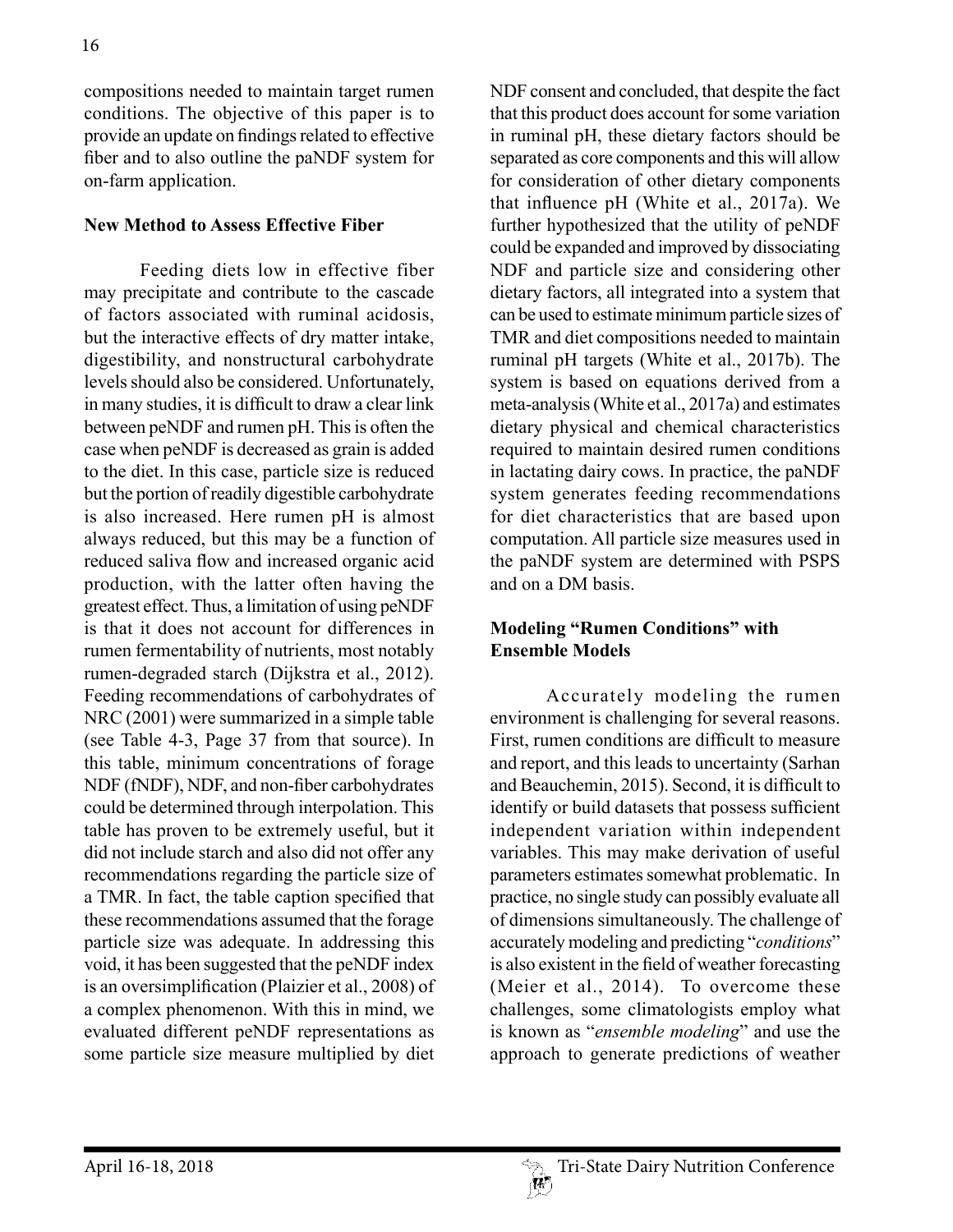patterns as affected by various driving forces (Meier et al., 2014). We chose to use this multidimensional approach to predict dietary physical and chemical characteristics required to maintain desired rumen conditions (White et al., 2017a). Our target for prediction of the desired "rumen conditions" was mean ruminal pH. Ruminal pH was chosen because it was frequently reported in many of the studies included in our dataset, but it should be noted that other measures that were rarely reported, such as minimum or maximum pH and time under some specific pH, may better represent risk of acidosis. As already mentioned, this paNDF system can be used to estimate TMR particle size and diet compositions needed to maintain target rumen conditions.

#### **Structure of the Ensemble**

An ensemble modeling approach is used to generate means and confidence intervals to describe the need for particle size, fiber, and other dietary components in diets for lactating cows. In this approach, a "mixture of expert" (**MEx**) models from a range of dietary scenarios, such as high or low starch diets, are identified and rumen pH is then predicted with each expert model individually (Figure 1). The mean of the predicted pH is estimated based on dietary composition using expert algorithms. A confidence range is then estimated based on the minimum and maximum predictions of the ensemble. In practice, an ensemble of models aggregates predictions from multiple different models (Table 1) to yield a mean and range of responses. Compared with individual models, ensembles may provide more reliable predictions of events, estimate confidence in the reliability of those predictions, and are less likely to generate systematic errors. For example, rather than forcing integration of all models over an entire range of conditions such that the full range has areas of instability, the ensemble approach integrates equations

with varying weighting factors over the entire range of conditions. Compared with individual models, an ensemble approach has improved utility, particularly in situations where minimal data is available for equation development. As illustrated in Figure 1, the individual expert models correspond to "model 1, model 2, model 3," with each model being selected as an "expert" based on its performance against subsets of the data. In our case, the available input data were then run through each model, resulting in 6 predictions of pH. An algorithm was then used to consolidate those 6 predictions into a single pH prediction. The predicted pH was then back-calculated and a recommendation of material to be retained on the 8 mm sieve of the PSPS is generated.

#### **Rumination Activity and Rumen pH**

A general concept related to physically effective fiber is that coarse fiber particles stimulate chewing activity, and this in turn stimulates saliva production that buffers the ruminal environment (Beauchemin et al., 2008). Although total chewing time, as the sum of time eating and ruminating, is commonly reported in studies which have evaluated effective fiber, in our study the effects of total chewing time, as well as eating time and ruminating time (and these factors divided by DMI) on rumen pH was evaluated. Interestingly, of all of the chewing activities tested, only rumination time per unit of DMI was observed to significantly affect rumen pH (Table 1). In general compared to time spent eating, the time spent ruminating likely has a greater influence on rumen pH (Zebeli et al., 2010) and has been observed experimentally (Beauchemin et al., 2003). This may be because cows spend as much as twice the amount of time ruminating than eating and more saliva is produced from rumination activities (Maekawa et al., 2002a,b). The importance of rumination is not only limited to saliva production and rumen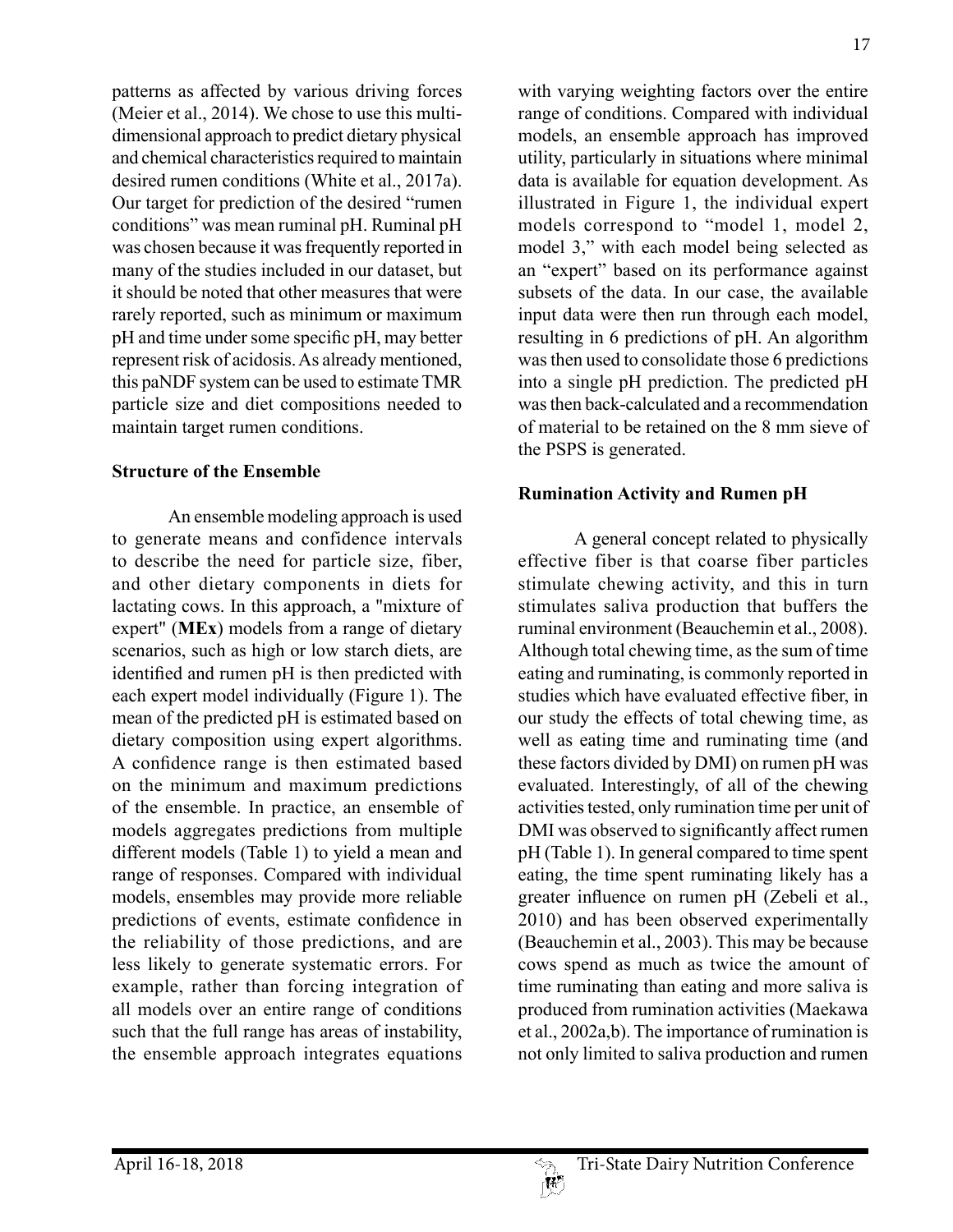pH, as the act of ruminating is also believed to be closely integrated with reticulo-ruminal motility and consequently overall gut health (Van Soest, 1994). The equation used to predict rumination time is listed in Table 1 and factors observed to affect it included particle size measures of the TMR, NDF and starch contents of the TMR, and DMI.

The objective of creating the paNDF system was NOT to develop a predictive equation of rumen pH but to use it as a target for desirable rumen conditions. Ruminal pH is known as a key physicochemical measure of rumen fermentation (Aschenbach et al., 2011a; Penner et al., 2011). If too low, it can negatively affect rumen microbes and inhibit fiber digestion (Krajcarski-Hunt et al., 2002) and also the flow of microbial CP out of the rumen (Firkins, 1996, 2010; Russell and Wilson, 1996). In our ensemble approach, two different models were used to predict rumen pH (Table 1). As the consumption of starch leads to the increased production of organic acids (Firkins, 1996), it was not surprising that starch was used in both models to predict pH. Currently, there is not agreement for the "best or optimal ruminal pH" for lactating dairy cows, but White et al. (2017b) used 6.1 as an example. Overall, our quantitative findings provide a comprehensive approach to estimating the effective fiber needs of dairy cattle as both TMR particle size and diet NDF influence both DMI and rumination time and this is in agreement with mechanistic expectations, and these factors in turn were integrated into a system that could be robustly related to observed ruminal pH in dairy cattle.

# **Forage Fragility, a New Consideration**

Fragility of a feed has been defined as the rate at which plant tissues contained in a feed particle are further fragmented into small particles (Grant, 2010). Compared to fiber in

grasses, the fiber in legumes is thought to be more fragile and can be more easily fragmented (Kammes and Allen, 2012). Consequently, legumes stimulate less rumination and in turn, salivary buffer production. Grasses also have a higher content of hemicellulose (Van Soest, 1994), which crosslinks with lignin, may be less fragile, and might be more effective in stimulating chewing activity (Mertens, 1997). In an attempt to account for this, we included ADF/ NDF as an indirect measure of forage fragility. A laboratory method to measure forage fragility has been developed (Farmer et al., 2014), but it is not widely used either in the field or in published studies.

# **The Importance of fNDF and Inclusion of Article Size**

Time and application has proven recommendations of minimum fiber and maximum nonfiber carbohydrates outlined in Table 4-3 of the Dairy NRC (2001) to be extremely robust and applicable. This is in part because of its simplicity, but as already mentioned, the table does not account for feed particle size. The influence of effectiveness of fiber using the ensemble approach without any measure of particle size was also evaluated using something called Lin's concordance correlation coefficient (**CCC**). This value ranges from 0 to 1 like a regular correlation coefficient but is more robust at comparing across different models of diverging structures. When using only forage NDF, the unadjusted CCC was only moderately lower (worse) than the CCC from the more complicated ensemble model (0.52 vs 0.59), but the ensemble model still is much more robust and flexible. It explored broader sources of variation affecting animal chewing and ruminal pH, which cannot readily be measured on farms, while also controlling multicollinearity (the latter term refers to trends which tend to follow each other; for example, various protein sources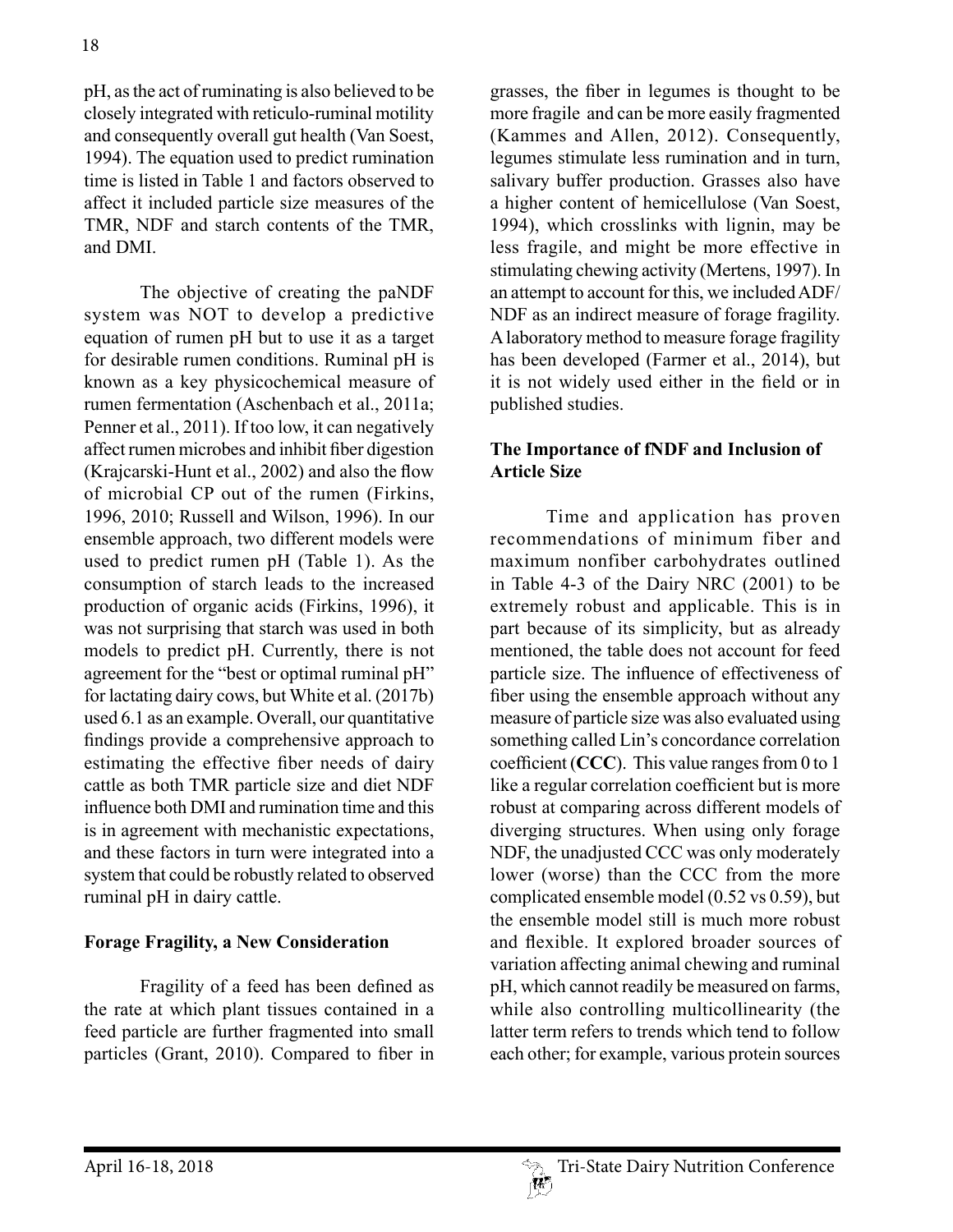19

rising and falling in price on average). Of course, just because we can generalize doesn't mean we always should. In the above example, when protein sources are out of synch, that is when you can lower feed costs, but of course you would need to do this consistently because relative prices change. Similarly, we think expanding the fNDF model allows more robustness and flexibility when assessing rumen health.

For the current discussion, Table 4-3 in the NRC (2001) documents the need to decrease non-structural carbohydrate (now better measured as starch plus sugars) simultaneously as fNDF decreases. Some studies in the literature have followed these or similar recommendations just like some farms have. In that case, decreasing fNDF would be statistically associated with decreasing starch in diets; however, what about the flexibility of using nonforage NDF to replace part of both forage and grain? Let's look at two contrasting examples. First, consider that forage price is relatively high in a certain region. In some herds with excellent management, would a nutrition advisor be willing to take more risk of lower ruminal pH and its associated responses (lower NDF digestibility or depressed milkfat) to lower diet cost? Balancing for fNDF and starch certainly is a good place to start. However, in addition, the ensemble model embeds dietary components associated with ruminal NDF and starch digestibilities; these components are combined with fNDF and other dietary factors while also adding the dimension of increasing chop size of forage. A diet can be formulated along with directions on how coarse to chop hay while subsequently assessing TMR sieve data. Second, what if forage price is relatively low in certain regions; wouldn't a nutrition advisor now be willing to assess how to optimize that forage's inclusion level while potentially shortening chop size to help prevent depressed dry matter intake? What if corn silage is chopped very coarsely on one farm but not on another in the same region?

The ensemble model allows these types of varying conditions to be assessed in diets with less trial feeding to cows.

The take-home message is that using fNDF and starch alone is good but can be better. In most diets assessed, TMR particle size in our dataset was near recommendations more of the time than it was not (i.e., fNDF and starch are ok), but the divergence of diets that were very short or very coarse under different fNDF and starch concentrations also allowed opportunity. Shouldn't a Penn State shaker box be routinely used, anyway? With minimal extra data, then the ensemble approach allows more information to be integrated and provided in a user-friendly format for nutrition advisors to think "outside of the box". Interestingly, models developed to predict rumen pH did not include any measure of particle size; however, the relationship of particle size to rumen conditions appears by way of its effects on feed intake and rumination time (Table 1). Driving factors that influence rumen pH include rumen degradation of carbohydrate, fNDF, and rumination activities. Given the interrelatedness of these factors, it is impossible to determine which is more "important" or which has more influence on rumen conditions and the ensemble approach considers them all.

# **Towards On-Farm Application of paNDF**

Figure 2 illustrates how inputs are used to generate feeding recommendations for target rumen conditions. The proportion of TMR on the top screen (19-mm) varied on the top axis by 6, 12 or 18%, while fNDF varied on the bottom axis, starch varied on the right axis, and the model solves for the left axis which is the proportion of TMR on the second screen (8-mm). In the top left graph of this figure, depicting 6% of TMR DM retained on a 19-mm screen and 15% TMR DM starch, two inflection points are visible. One occurs at approximately 16.0%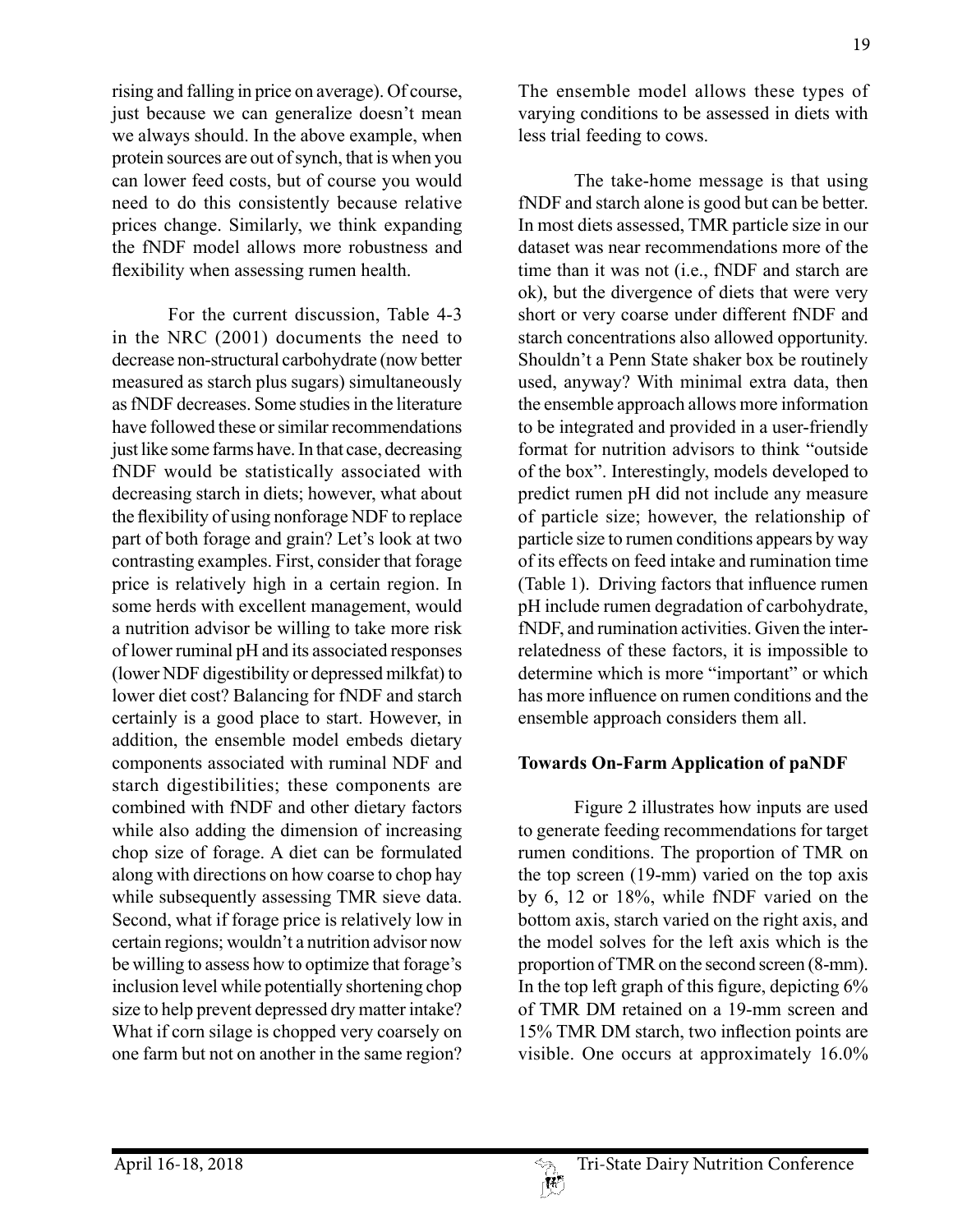fNDF and the other at approximately 26.5% fNDF. This figure can be interpreted to suggest that ruminal pH can be maintained in a diet low in fNDF (16.0 %) by increasing the proportion of TMR (between 40 and 60%) retained on the 8-mm sieve. Alternatively, when feeding a diet high in fNDF (26.6%), a lower proportion of TMR  $(< 20\%$ ) retained on the 8-mm sieve is needed. In practice, a true recommendation for the percentage of DM material on the 8-mm sieve should be based on the diet target fNDF and likely lies somewhere between these 2 inflection points. An additional example can be found in the figure depicting 6% of TMR DM retained on a 19-mm screen and 25% TMR DM starch, in which one inflection point at approximately 22% fNDF is visible. This figure can be interpreted to suggest that longer TMR particles plays a lesser of a role in maintaining pH when fNDF is greater than 22 %.

For deriving solutions or feeding recommendations with the paNDF system, a mobile phone application will be available free of charge early in 2018. To use the application, users will simply key in desired rumen conditions; diet ADF, NDF, fNDF, starch, proportion of the ration as forage; and cottonseed, as well as particle size measures. Users can then use the application to determine the proportion of TMR that should be retained on the second sieve (8-mm) of the PSPS to maintain a defined rumen pH. The application will also provide a confidence interval for all recommendations. It should be stressed that meeting the derived feeding recommendations will not guarantee a specific average rumen pH in the herd. The application was designed to generally predict rumen conditions as affected by major diet factors. Other factors are known to affect rumen pH and could not be included in the system. These include the concentration of other carbohydrates, such as water-soluble carbohydrates and soluble fiber (Hall et al.,

1999); chemical or physical processing of feed; use of ionophores (Firkins and Yu, 2015); feeding management and behavior (Miller-Cushon and DeVries, 2010), associative rumen effects, such as volatile fatty acid and ammonia absorption and urea secretion in rumen (Aschenbach et al., 2011b); and dietary cationanion difference (Iwaniuk and Erdman, 2015).

## **References**

Aschenbach, J.R., G.B. Penner, F. Stumpff, and G. Gabel. 2011a. Ruminant Nutrition Symposium: Role of fermentation acid absorption in the regulation of ruminal pH. J. Anim. Sci. 89:1092– 1107. doi:10.2527/jas.2010-3301.

Aschenbach, J.R., G.B. Penner, F. Stumpff, and G. Gabel. 2011b. Ruminant Nutrition Symposium: Role of fermentation acid absorption in the regulation of ruminal pH. J. Anim. Sci. 89:1092– 1107. doi:10.2527/jas.2010-3301.

Beauchemin, K.A., L. Eriksen, P. Nørgaard, and L.M. Rode. 2008. Short communication: Salivary secretion during meals in lactating dairy cattle. J. Dairy Sci. 91:2077–2081. doi:10.3168/ jds.2007-0726.

Beauchemin, K.A., W.Z. Yang, and L.M. Rode. 2003. Effects of particle size of alfalfa-based dairy cow diets on chewing activity, ruminal fermentation, and milk production. J. Dairy Sci. 86:630–643.

Clark, P.W., and L.E. Armentano. 1993. Effectiveness of neutral detergent fiber in whole cottonseed and dried distillers grains compared with alfalfa haylage. J. Dairy Sci. 76:2644–2650. doi:10.3168/jds.S0022-0302(93)77600-6.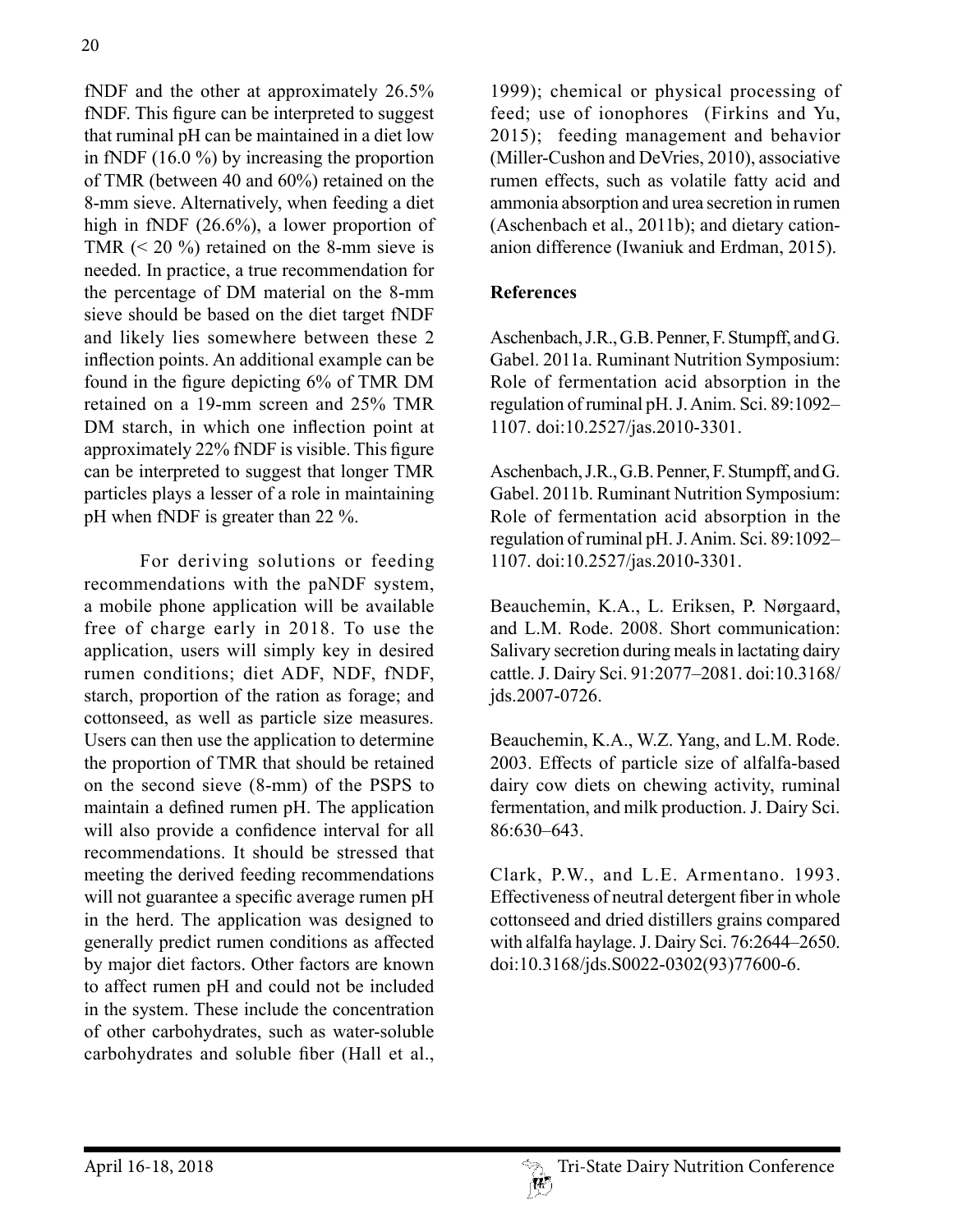Dijkstra, J., J.L. Ellis, E. Kebreab, A.B. Strathe, S. López, J. France, and A. Bannink. 2012. Ruminal pH regulation and nutritional consequences of low pH. Anim. Feed Sci. Technol. 172:22–33. doi:10.1016/j.anifeedsci.2011.12.005.

Farmer, E.R., H.A. Tucker, H.M. Dann, K.W. Cotanch, C.S. Mooney, A.L. Lock, K. Yagi, and R.J. Grant. 2014. Effect of reducing dietary forage in lower starch diets on performance, ruminal characteristics, and nutrient digestibility in lactating Holstein cows. J. Dairy Sci. 97:5742–5753. doi:10.3168/jds.2014-7963.

Firkins, J.L. 1996. Maximizing microbial protein synthesis in the rumen. J. Nutr. 126:1347S–54S.

Firkins, J.L. 2010. Reconsidering rumen microbial consortia to enhance feed efficiency and reduce environmental impact of ruminant livestock production systems. Rev. Bras. Zootec. 39:445–457.

Firkins, J.L., M.L. Eastridge, N.R. St-Pierre, and S.M. Noftsger. 2001. Effects of grain variability and processing on starch utilization by lactating dairy cattle. J. Anim. Sci. 79(E. Supplement):E218-E238.

Firkins, J.L., and Z. Yu. 2015. Ruminant Nutrition Symposium: How to use data on the rumen microbiome to improve our understanding of ruminant nutrition. J. Anim. Sci. 93:1450. doi:10.2527/jas.2014-8754.

Grant, R. 2010. Forage fragility, fiber digestibility, and chewing response in dairy cattle. Pages 27–40 in Proceedings of Tri-State Dairy Nutrition Conference, Fort Wayne, The Ohio State University, Columbus.

Hall, M.B., W.H. Hoover, J.P. Jennings, and T.K.M. Webster. 1999. A method for partitioning neutral detergent-soluble carbohydrates. J. Sci. Food Agric. 79:2079–2086. doi:10.1002/ (SICI)1097-0010(199912)79:15<2079::AID-JSFA502>3.0.CO;2-Z.

Heimrichs, J., and P. Kononoff. 2002. Evaluating particle size of forages and TMRs using the new Penn State Forage Particle Separator. Pa. State Univ. Coll. Agric. Sci. Coop. Ext. DAS 02-42. Pennsylvania State University, University Park.

Hofmann, R.R. 1989. Evolutionary steps of ecophysiological adaptation and diversification of ruminants: A comparative view of their digestive system. Oecologia 78:443–457. doi:10.1007/BF00378733.

Iwaniuk, M.E., and R.A. Erdman. 2015. Intake, milk production, ruminal, and feed efficiency responses to dietary cation-anion difference by lactating dairy cows. J. Dairy Sci. 98:8973– 8985. doi:10.3168/jds.2015-9949.

Kammes, K.L., and M.S. Allen. 2012. Nutrient demand interacts with grass particle length to affect digestion responses and chewing activity in dairy cows. J. Dairy Sci. 95:807–823. doi:10.3168/jds.2011-4588.

Krajcarski-Hunt, H., J.C. Plaizier, J.-P. Walton, R. Spratt, and B.W. McBride. 2002. Short Communication: Effect of subacute ruminal acidosis on in situ fiber digestion in lactating dairy cows. J. Dairy Sci. 85:570–573. doi:10.3168/jds. S0022-0302(02)74110-6.

Lammers, B.P., D.R. Buckmaster, and A.J. Heinrichs. 1996. A simple method for the analysis of particle sizes of forage and total mixed rations. J. Dairy Sci. 79:922–928. doi:10.3168/jds.S0022-0302(96)76442-1.

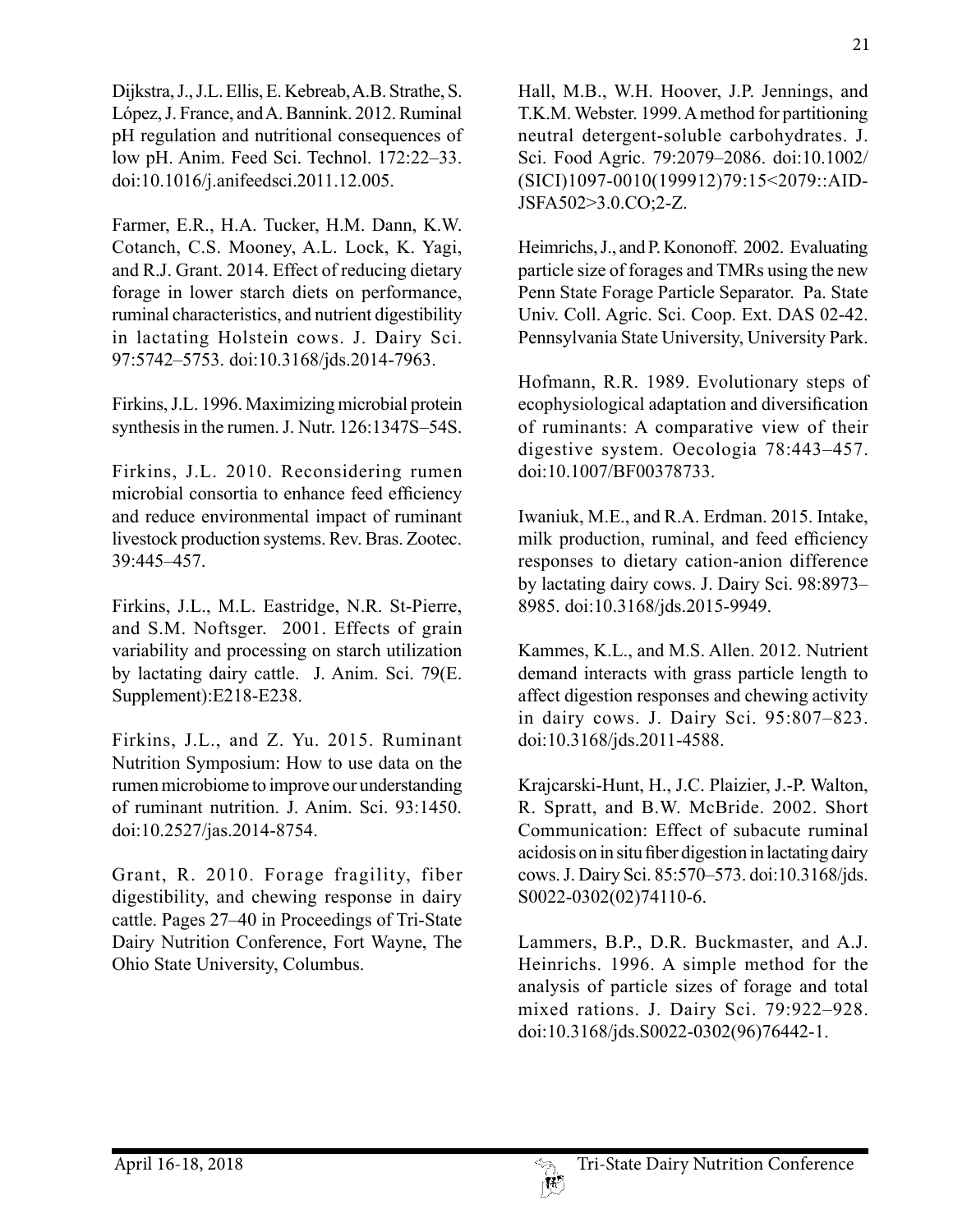22

Maekawa, M., K.A. Beauchemin, and D.A. Christensen. 2002a. Chewing activity, saliva production, and ruminal pH of primiparous and multiparous lactating dairy cows. J. Dairy Sci. 85:1176–1182. doi:10.3168/jds.S0022- 0302(02)74180-5.

Maekawa, M., K.A. Beauchemin, and D.A. Christensen. 2002b. Effect of concentrate level and feeding management on chewing activities, saliva production, and ruminal pH of lactating dairy cows. J. Dairy Sci. 85:1165–1175. doi:10.3168/jds.S0022-0302(02)74179-9.

Meier, H.E.M., H.C. Andersson, B. Arheimer, C. Donnelly, K. Eilola, B.G. Gustafsson, L. Kotwicki, T.S. Neset, S. Niiranen, J. Piwowarczyk, O.P. Savchuk, F. Schenk, J.M. Węsławski, and E. Zorita. 2014. Ensemble modeling of the Baltic Sea ecosystem to provide scenarios for management. AMBIO 43:37–48. doi:10.1007/s13280-013-0475-6.

Mertens, D.R. 1997. Creating a system for meeting the fiber requirements of dairy cows. J. Dairy Sci. 80:1463–1481. doi:10.3168/jds. S0022-0302(97)76075-2.

Miller-Cushon, E.K., and T.J. DeVries. 2010. Feeding amount affects the sorting behavior of lactating dairy cows. Can. J. Anim. Sci. 90:1–7.

National Research Council. 2001. Nutrient Requirements of Dairy Cattle. 7th rev. ed. National Academy Press, Washington, D.C.

Penner, G.B., M.A. Steele, J.R. Aschenbach, and B.W. McBride. 2011. Ruminant Nutrition Symposium: Molecular adaptation of ruminal epithelia to highly fermentable diets. J. Anim. Sci. 89:1108–1119. doi:10.2527/jas.2010-3378. Plaizier, J.C., D.O. Krause, G.N. Gozho, and B.W. McBride. 2008. Subacute ruminal acidosis in dairy cows: The physiological causes, incidence and consequences. Vet. J. 176:21–31. doi:10.1016/j.tvjl.2007.12.016.

Russell, J.B., and D.B. Wilson. 1996. Why are ruminal cellulolytic bacteria unable to digest cellulose at low pH?. J. Dairy Sci. 79:1503– 1509. doi:10.3168/jds.S0022-0302(96)76510-4.

Santini, F.J., A.R. Hardie, N.A. Jorgensen, and M.F. Finner. 1983. Proposed use of adjusted intake based on forage particle length for calculation of roughage indexes. J. Dairy Sci. 66:811–820. doi:10.3168/jds.S0022- 0302(83)81861-X.

Sarhan, M.A., and K.A. Beauchemin. 2015. Ruminal pH predictions for beef cattle: Comparative evaluation of current models. J. Anim. Sci. 93:1741-1759. doi:10.2527/jas.2014- 8428.

Van Soest, P.J. 1994. Nutritional Ecology of the Ruminant. 2nd ed. Comstock Pub, Ithaca.

White, R.R., M.B. Hall, J.L. Firkins, and P.J. Kononoff. 2017a. Physically adjusted NDF (paNDF) system for lactating dairy cow rations I: Deriving equations that identify factors that influence effectiveness of fiber. J. Dairy Sci. 100:9551-9568.

White, R.R., M.B. Hall, J.L. Firkins, and P.J. Kononoff. 2017b. Physically adjusted NDF (paNDF) system for lactating dairy cow rations II: Development of feeding recommendations. J. Dairy Sci. 100:9569-9584.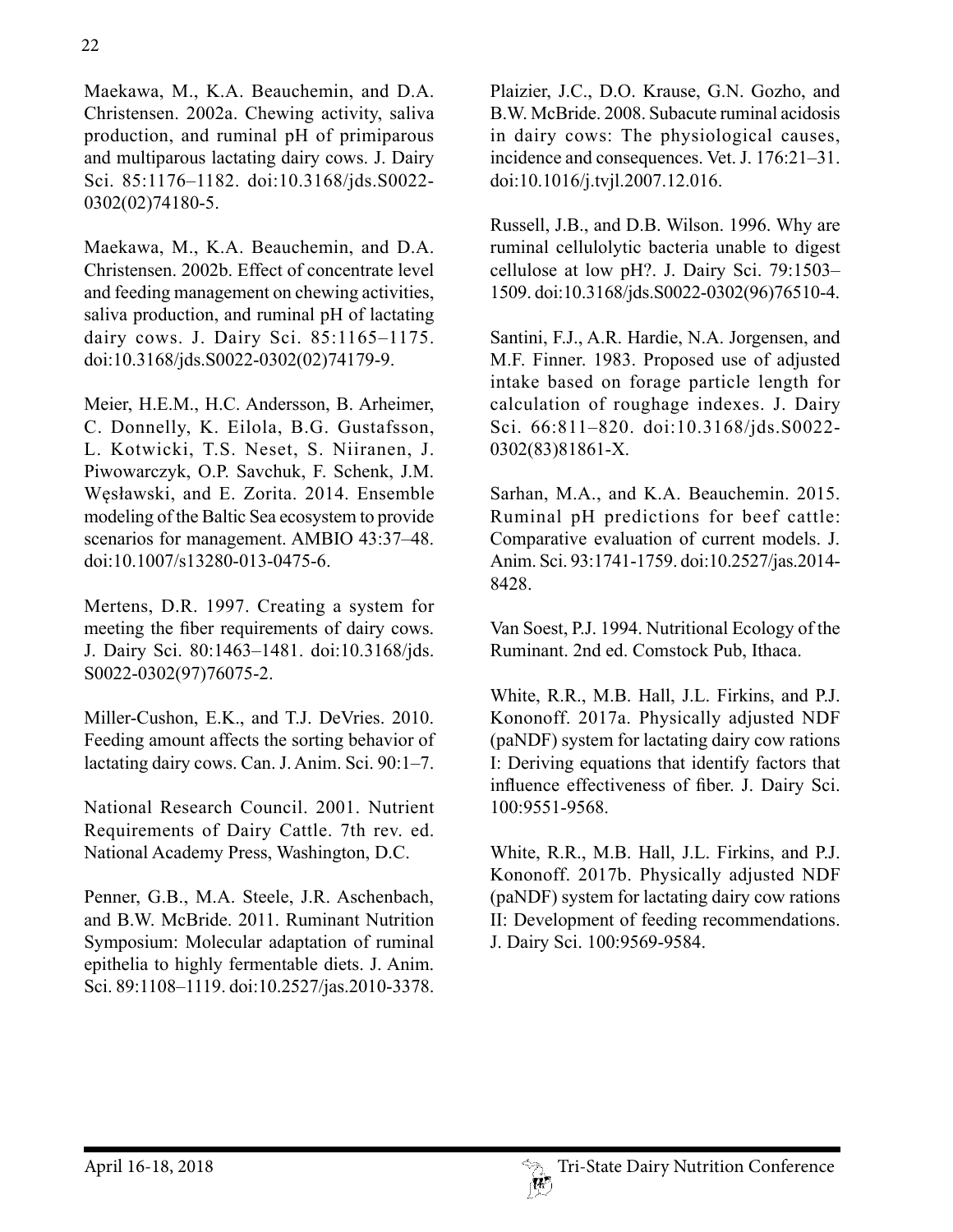White, R.R., Y. Roman-Garcia, and J.L. Firkins. 2016. Meta-analysis of postruminal microbial nitrogen flows in dairy cattle. II. Approaches to and implications of more mechanistic prediction. J. Dairy Sci. 99:7932–7944. doi:10.3168/ jds.2015-10662.

Zebeli, Q., J.R. Aschenbach, M. Tafaj, J. Boguhn, B.N. Ametaj, and W. Drochner. 2012. Invited review: Role of physically effective fiber and estimation of dietary fiber adequacy in high-producing dairy cattle. J. Dairy Sci. 95:1041–1056. doi:10.3168/jds.2011-4421.

Zebeli, Q., D. Mansmann, B.N. Ametaj, H. Steingaß, and W. Drochner. 2010. A model to optimise the requirements of lactating dairy cows for physically effective neutral detergent fibre. Arch. Anim. Nutr. 64:265–278. doi:10.10 80/1745039X.2010.486603.

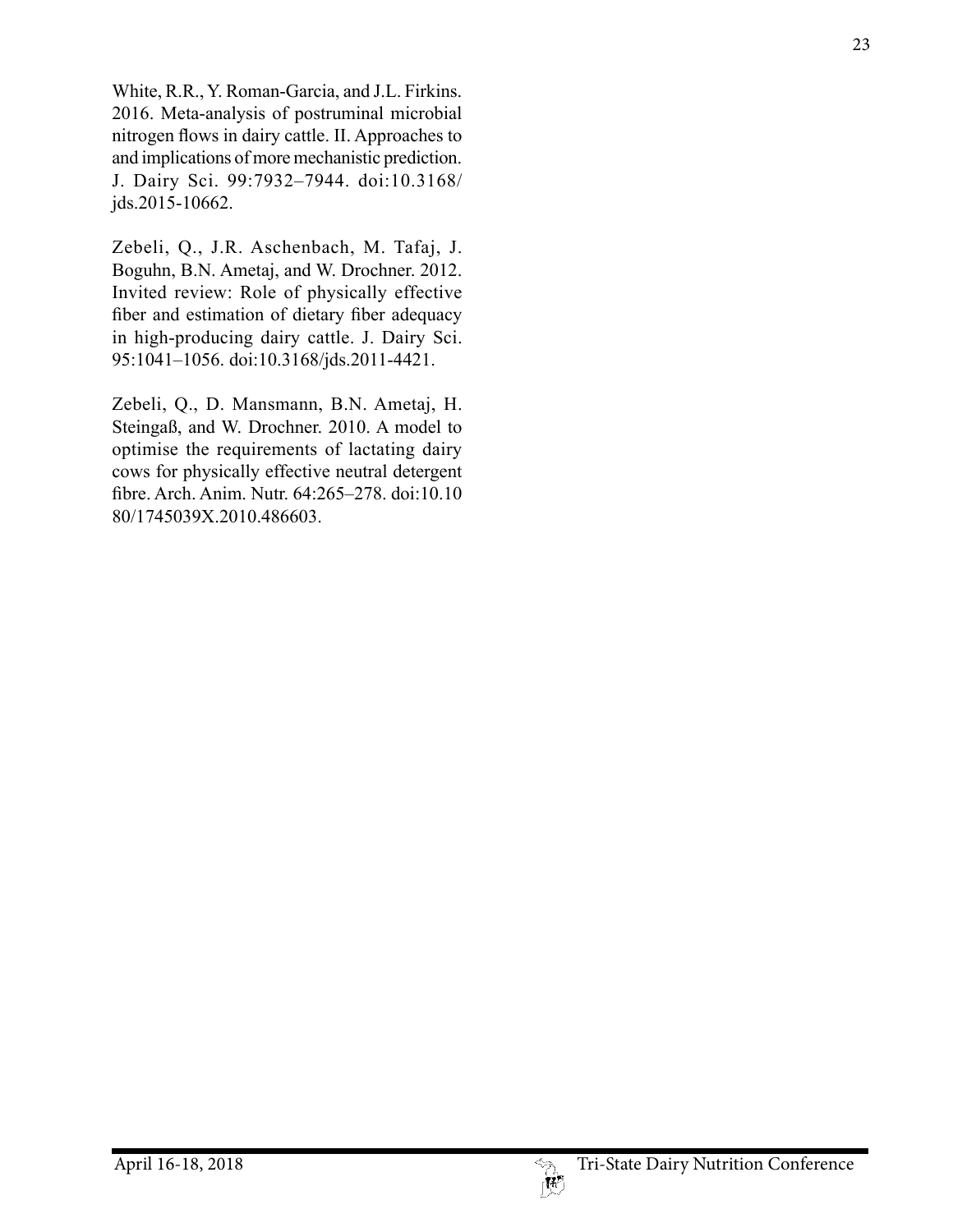| Response                 | Equation <sup>1</sup>                                                                                                                                                                                         |
|--------------------------|---------------------------------------------------------------------------------------------------------------------------------------------------------------------------------------------------------------|
| DMI, kg/day              | $-0.889 - 0.460 \times MPS + 0.0203 \times BW + 0.110 \times Forage + 0.794 \times$<br>NDF - $0.0117 \times (NDF \times NDF)$                                                                                 |
|                          | $-1.74 - 0.432 \times MPS + 0.0218 \times BW + 0.163 \times Contonseed + 0.117 \times$<br>Forage $-0.238 \times fNDF + 0.771 \times NDF - 0.0116 \times (NDF \times NDF)$                                     |
| Rumination Time, min/day | $-357 - 16.7 \times \text{MPS} + 4.34 \times 19 \text{ mm} + 2.49 \times 8 \text{ mm} + 71.5 \times \text{DMI} -$<br>$1.54 \times (DMI \times DMI) + 4.78 \times NDF - 1.68 \times dNDF - 2.35 \times dStart$ |
| pH                       | $12.0 + 0.0112 \times fNDF - 0.0190 \times Starch + 0.0003448 \times (Starch \times$<br>Starch) – $0.679 \times CP + 0.0186 \times (CP \times CP) + 0.01052 \times (Rumination$<br>Time/DMI)                  |
|                          | $6.72 + 0.0137 \times fNDF + 0.00798 \times Starch - 0.0456 \times CP - 0.00835 \times$<br>$dStart + 0.0204 \times (Rumination Time/DMI)$                                                                     |

**Table 1.** Models developed by White et al. (2017a) through during ensemble model training (units of all parameters on a DM basis) and used to generate feeding recommendations for effective fiber (adapted from White et al., 2017b).

1 MPS, estimated mean particle size from PSPS data in mm; BW, body weight in kg; All dietary concentrations are on a DM basis: Forage, % of forage in the TMR; NDF, % NDF in the TMR; Cottonseed, % of cottonseed in the TMR; fNDF, % of forage NDF in the TMR; 19-mm, % of TMR retained on the 19-mm sieve of the PSPS; 8-mm, % of TMR retained on the 8-mm sieve of the PSPS; DMI, dry matter intake, kg/d; dNDF, rumen degraded NDF as estimated by White et al., 2017a; dStarch, rumen degraded starch as estimated by (White et al., 2016); Starch, % of starch in the TMR; CP, % of CP in the TMR; Rumination time, time spend ruminating, min/day.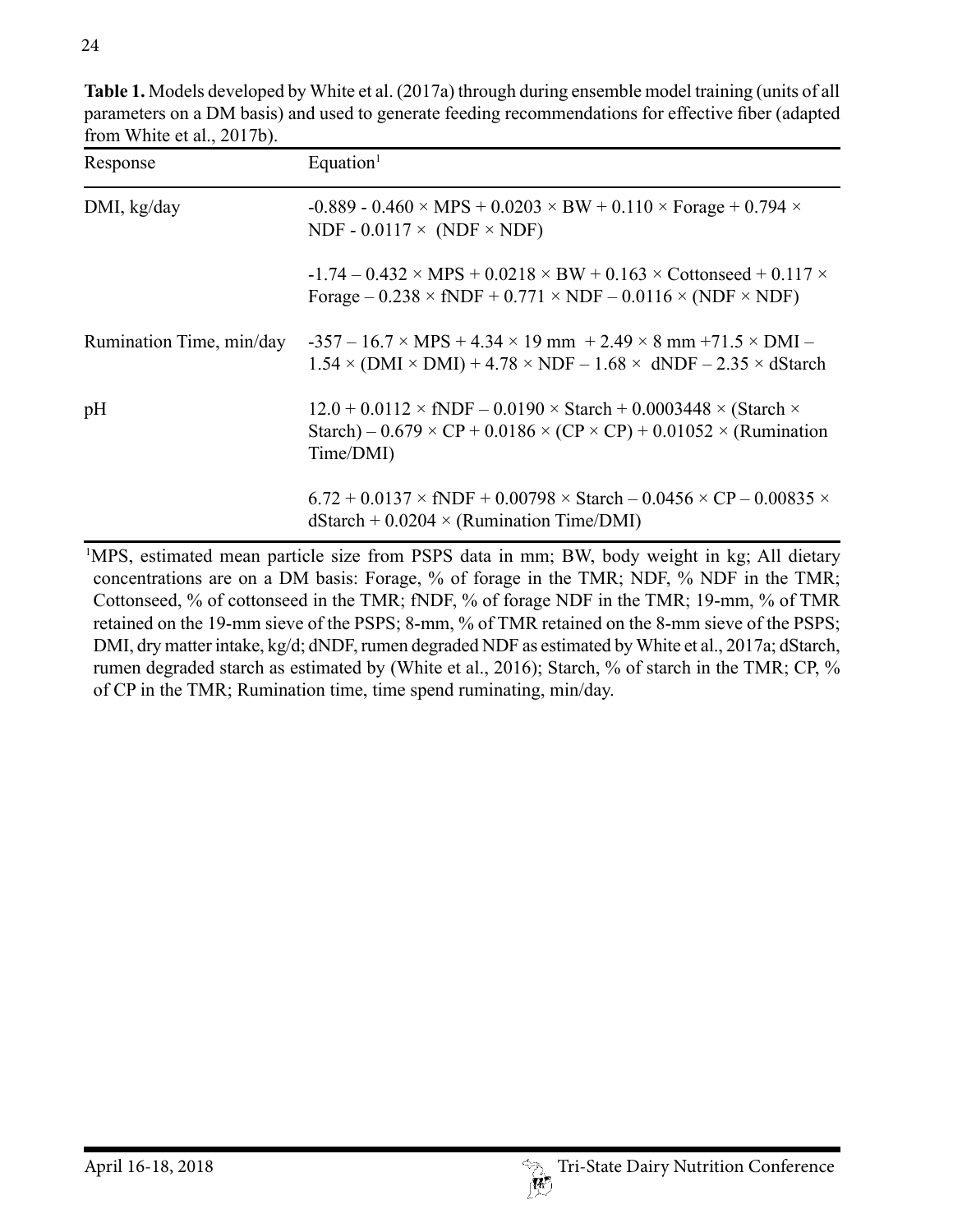

Figure 1. Depiction of strategy to estimate mean and confidence range of pH responses estimated by the model ensemble. Various "expert" models are identified (high starch vs. low starch) and pH is estimated with all expert models individually. The weighted mean of the predicted pH from 6 equations is estimated based on dietary composition using the variable mixture of experts integration algorithm. The confidence range is estimated based on the minimum and maximum predictions of the ensemble (adapted from White et al., 2017b).